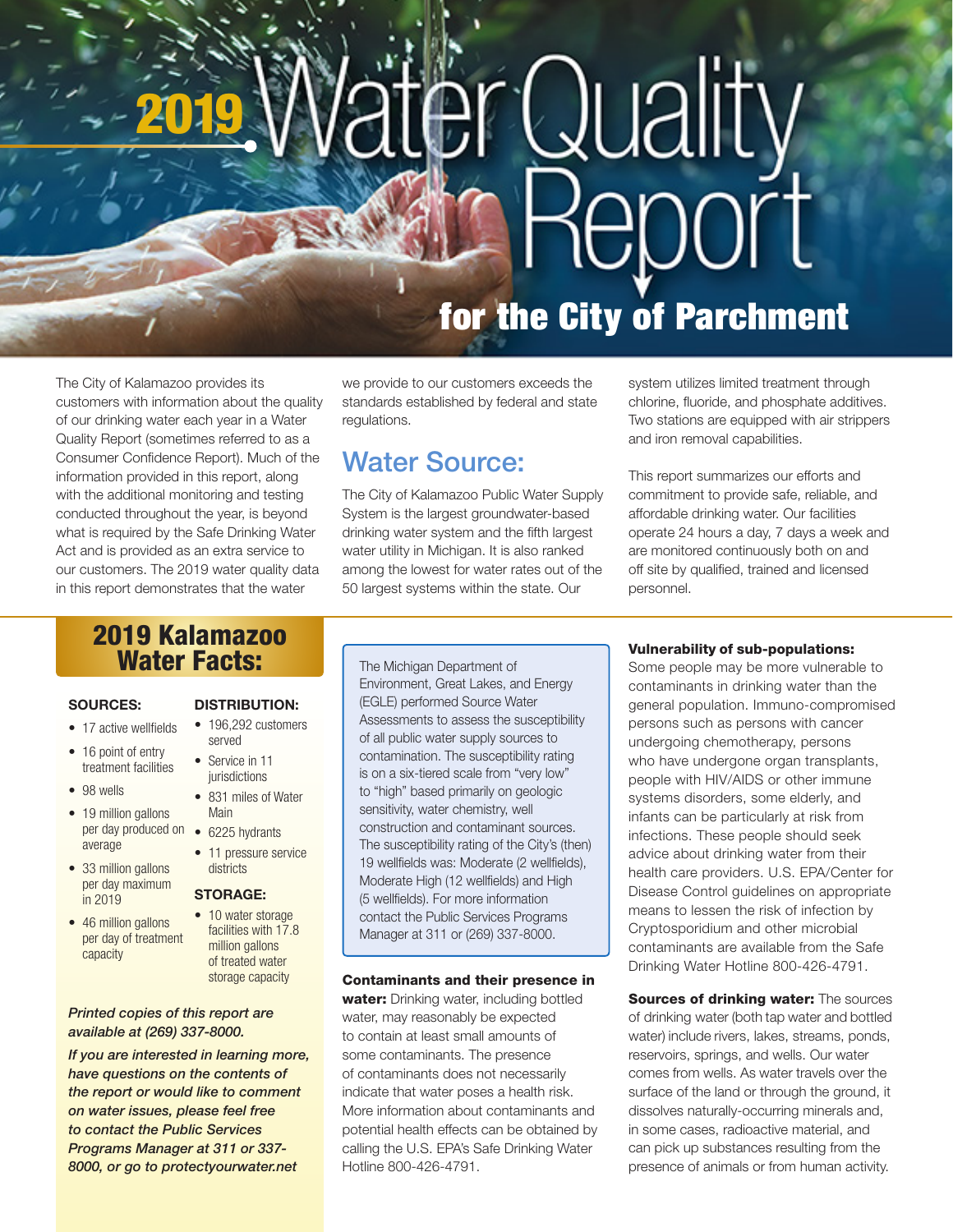# **Monitoring Data for Regulated Contaminants**

| <b>Regulated</b><br>Contaminant                                  | MCL,<br>TT, OR<br><b>MRDL</b> | <b>MCLG</b><br>OR<br><b>MRDLG</b> | Level<br><b>Detected</b>   | Range                             | Year<br><b>Sampled</b>            | <b>Violation</b><br>Yes/No                     | <b>Typical Source of Contamination</b>                                                                                          |  |  |
|------------------------------------------------------------------|-------------------------------|-----------------------------------|----------------------------|-----------------------------------|-----------------------------------|------------------------------------------------|---------------------------------------------------------------------------------------------------------------------------------|--|--|
| *Nitrate (ppm)                                                   | 10                            | 10                                | 1.9                        | $0.8 - 1.9$                       | 2019                              | No                                             | Runoff from fertilizer use; Leaching from septic tanks,<br>sewage; Erosion of natural deposits                                  |  |  |
| *Fluoride (ppm)                                                  | $\overline{4}$                | $\overline{4}$                    | 0.65                       | $0.57 - 0.65$                     | 2019                              | No                                             | Erosion of natural deposits; Water additive which<br>promotes strong teeth; Discharge from fertilizer and<br>aluminum factories |  |  |
| *Sodium <sup>1</sup> (ppm)                                       | N/A                           | N/A                               | 36                         | $8.7 - 36$                        | 2019                              | <b>No</b>                                      | Erosion of natural deposits                                                                                                     |  |  |
| *TTHM Total<br>Trihalomethanes (ppb)                             | 80                            | N/A                               | 19.8                       | N/A                               | 2019                              | No                                             | Byproduct of drinking water disinfection                                                                                        |  |  |
| *HAA5 Haloacetic<br>Acids (ppb)                                  | 60                            | N/A                               | 5                          | N/A                               | 2019                              | <b>No</b>                                      | Byproduct of drinking water disinfection                                                                                        |  |  |
| Chlorine <sup>2</sup> (ppm)                                      | $\overline{4}$                | $\overline{4}$                    | 0.8                        | $ND-2.2$                          | 2019                              | <b>No</b>                                      | Water additive used to control microbes                                                                                         |  |  |
| Inorganic<br><b>Contaminant Subject</b><br>to Action Levels (AL) | <b>Action</b><br>Level        | <b>MCLG</b>                       | Your<br>Water <sup>3</sup> | <b>Range of</b><br><b>Results</b> | Year<br><b>Sampled</b>            | <b>Number</b><br>of Samples<br><b>Above AL</b> | <b>Typical Source of Contaminant</b>                                                                                            |  |  |
| Lead(ppb)                                                        | 15<br>15                      | $\Omega$<br>$\circ$               | 58<br>89                   | <b>ND-333</b><br><b>ND-230</b>    | 1/1/19-6/30/19<br>7/1/19-12/31/19 | 20<br>21                                       | Lead service lines, corrosion of household plumbing<br>including fittings and fixtures; Erosion of natural deposits             |  |  |
| Copper (ppm)                                                     | 1.3<br>1.3                    | 1.3<br>1.3                        | 0.9<br>0.9                 | $ND-1.4$<br>$ND-1.3$              | 1/1/19-6/30/19<br>7/1/19-12/31/19 | $\mathbf{1}$<br>$\circ$                        | Corrosion of household plumbing systems;<br>Erosion of natural deposits                                                         |  |  |

**<sup>1</sup>** Sodium is not a regulated contaminant.

**<sup>2</sup>** The chlorine "Level Detected" was calculated using a running annual average.

**3** Ninety (90) percent of the samples collected were at or below the level reported for our water.

# **UCMR TESTING** 2018 & 2019

| Analyte                                                                                                                                                                                                                     | <b>Units</b> | Lowest    | <b>Highest</b> | Average | <b>Violation</b><br>Yes/No | TT<br><b>Violation</b>   | <b>Explanation</b>                                  | Length                                                                                                                              | <b>Steps Taken to</b><br><b>Correct the Violation</b>                                                       | <b>Health Effects</b>                                                                                                                                                          |
|-----------------------------------------------------------------------------------------------------------------------------------------------------------------------------------------------------------------------------|--------------|-----------|----------------|---------|----------------------------|--------------------------|-----------------------------------------------------|-------------------------------------------------------------------------------------------------------------------------------------|-------------------------------------------------------------------------------------------------------------|--------------------------------------------------------------------------------------------------------------------------------------------------------------------------------|
| Germanium µg/L                                                                                                                                                                                                              | µg/L         | <b>ND</b> | 0.370          | 0.122   | N                          | In 2019,                 | The state requires                                  | The City of Kalam-<br>azoo did not meet<br>the acceptable<br>ranges for all<br>water quality<br>monitoring pa-<br>rameters for more | Treatment changes<br>have been imple-<br>mented to improve<br>reliability, accuracy<br>and precision of the | This notice is not a<br>violation of lead and<br>copper rules, but any<br>violation related to<br>corrosion control requires<br>education concerning<br>lead and copper health |
| Manganese µg/L                                                                                                                                                                                                              | $\mu q/L$    | ND        | 261            | 256     | N                          | the City of<br>Kalamazoo | that public<br>water supplies                       |                                                                                                                                     |                                                                                                             |                                                                                                                                                                                |
| o-Toluidine µg/L                                                                                                                                                                                                            | $\mu q/L$    | <b>ND</b> | 0.562          | 0.036   | N                          | violated<br>a water      | maintain several<br>water quality                   |                                                                                                                                     |                                                                                                             |                                                                                                                                                                                |
| Total Haloacetic Acids<br>$(5)$ $\mu$ g/L                                                                                                                                                                                   | µg/L         | 10.60     | 18.82          | 15.01   | N                          | treatment<br>technique.  | parameters<br>within a range of                     |                                                                                                                                     | phosphate feeding<br>systems; new policies                                                                  |                                                                                                                                                                                |
| Total Haloacetic Acids<br>$(6)$ $\mu$ g/L                                                                                                                                                                                   | µg/L         | 12.98     | 21.60          | 17.62   | N                          |                          | acceptable levels.<br>A public water                | than 9 days during<br>the monitoring                                                                                                | and procedures were<br>adapted to address                                                                   | effects. Please find this<br>information on page                                                                                                                               |
| Total Haloacetic Acids<br>$(9)$ µg/L                                                                                                                                                                                        | µg/L         | 16.70     | 26.80          | 22.23   | N                          |                          | supply is allowed<br>nine days during               | periods of<br>January 1-June                                                                                                        | hydraulic demands<br>and system monitor-                                                                    | 11 of this report. More<br>information regarding                                                                                                                               |
| * Unregulated contaminants are those for which EPA has not established drinking water standards. Monitoring helps EPA<br>to determine where certain contaminants occur and whether it needs to regulate those contaminants. |              |           |                |         |                            |                          | a six-month<br>period to be out<br>of those ranges. | 30, 2019 and<br>July 1-Dec 31,                                                                                                      | ing was increased to<br>provide faster water                                                                | this violation is provided<br>at: https://www.                                                                                                                                 |
| ** A lead level of 2 ppb was detected at a pumping station in 2014.                                                                                                                                                         |              |           |                |         |                            |                          |                                                     | 2019.                                                                                                                               | quality results.                                                                                            | kalamazoocity.org/ttv.                                                                                                                                                         |

While your drinking water meets EPA's standards for arsenic, it does contain low levels. EPA's standard balances the current understanding of arsenic's possible health effects against the cost of removing arsenic from drinking water. EPA continues to research the health effects of low levels of arsenic, which is a mineral known to cause cancer in humans at high concentrations and is linked to other health effects such as skin damage and circulatory problems.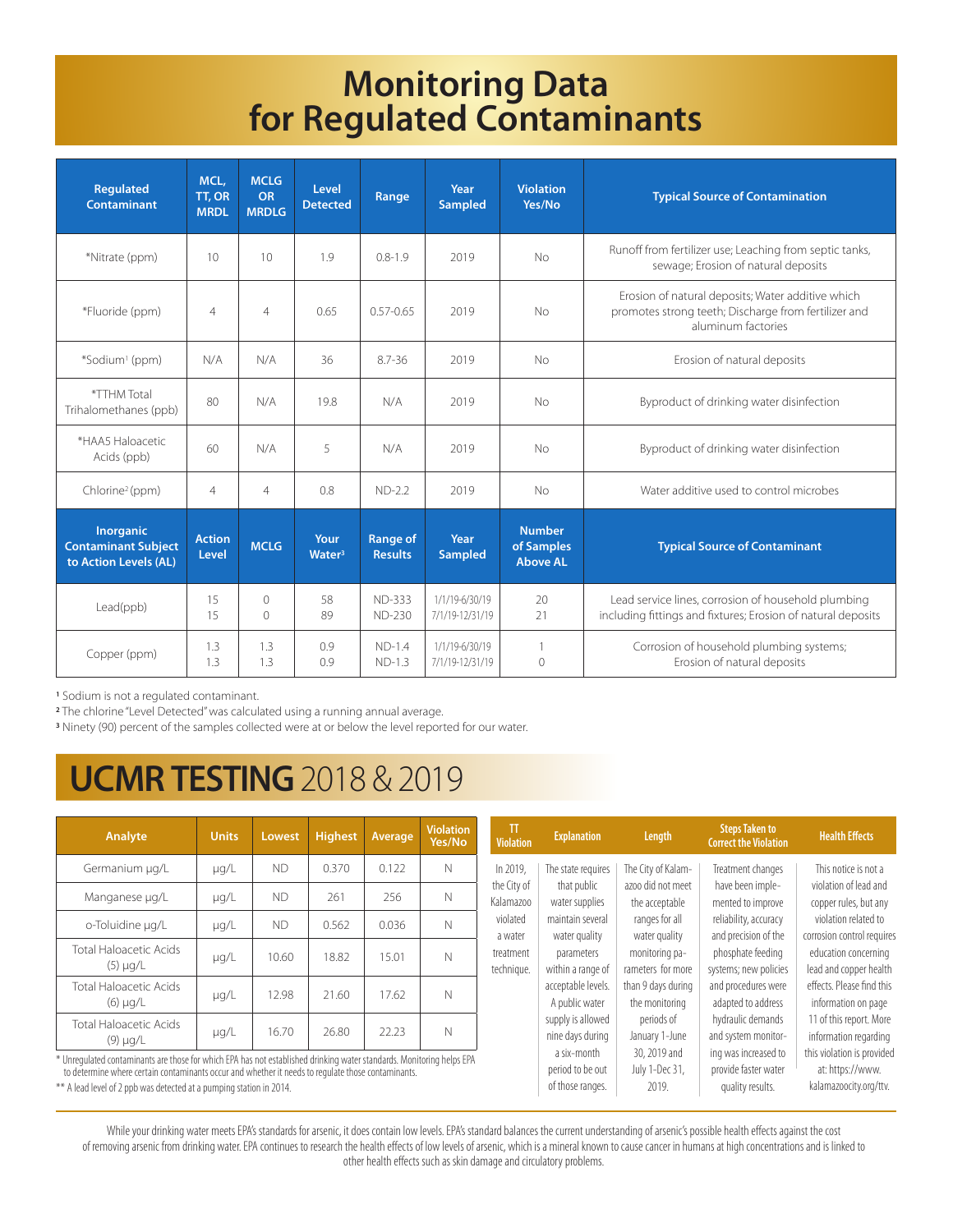# **Quálity Data**

*Over 20,000 tests were performed on our drinking water in 2019! All were within state and federal drinking water standards.*

The table (left) lists all the drinking water contaminants that we detected during the 2019 calendar year. The presence of these contaminants in the water does not necessarily indicate that the water poses a health risk. Unless otherwise noted, the data presented in this table is from testing done January 1 through December

31, 2019. The State allows us to monitor for certain contaminants less than once per year because the concentrations of these contaminants are not expected to vary significantly from year to year. All the data is representative of the water quality, but some are more than one year old.

# Contaminants that may be present in source water include:

- Microbial contaminants*,* such as viruses and bacteria, which may come from sewage treatment plants, septic systems, agricultural livestock operations and wildlife.
- Inorganic contaminants*,* such as salts and metals, which can be naturallyoccurring or result from urban stormwater runoff, industrial or domestic wastewater discharges, oil and gas production, mining or farming.

# Terms and abbreviations

- Maximum Contaminant Level Goal (MCLG): The level of a contaminant in drinking water below which there is no known or expected risk to health. MCLGs allow for a margin of safety.
- Maximum Contaminant Level (MCL): The highest level of a contaminant that is allowed in drinking water. MCLs are set as close to the MCLGs as feasible using the best available treatment technology.
- Pesticides and herbicides*,* which may come from a variety of sources such as agriculture and residential uses.
- Radioactive contaminants*,* which can be naturally occurring or be the result of oil and gas production and mining activities.
- Organic chemical contaminants*,*  including synthetic and volatile organic chemicals, which are by-products of industrial processes and petroleum production, and can also come from gas stations, urban stormwater runoff, and septic systems.

*In order to ensure that tap water is safe to drink, the U.S. EPA prescribes regulations that limit the levels of certain contaminants in water provided by public water systems. Federal Food and Drug Administration regulations establish limits for contaminants in bottled water which provide the same protection for public health.*

- used below: Maximum Residual Disinfectant Level (MRDL): The highest level of a disinfectant allowed in drinking water. There is convincing evidence that addition of a disinfectant is necessary for control of microbial contaminants.
	- Maximum Residual Disinfectant Level Goal (MRDLG): The level of a drinking water disinfectant below which there is no known or expected risk to health. MRDLGs do not reflect the benefits of the use of disinfectants to control microbial contaminants.
	- Treatment Technique (TT): A required process intended to reduce the level of a contaminant in drinking water.
- N/A: Not applicable
- ND: not detectable at testing limit
- ppb: parts per billion or micrograms per liter
- ppm: parts per million or milligrams per liter
- pCi/l: picocuries per liter (a measure of radioactivity).
- Action Level (AL): The concentration of a contaminant which, if exceeded, triggers treatment or other requirements that a water system must follow.